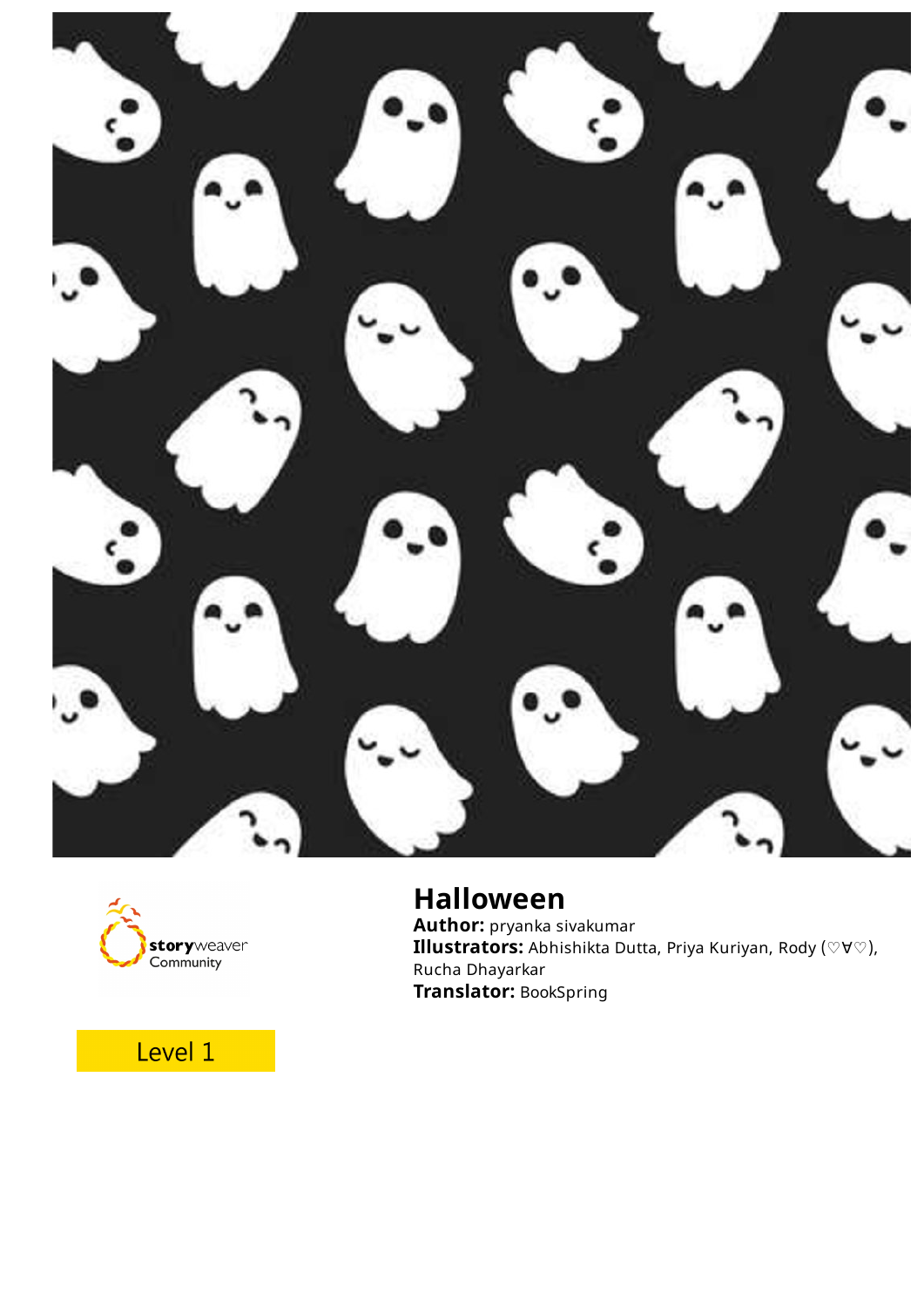

¡un pirata, un zombi, un monstruo, una bruja o un gato espantoso!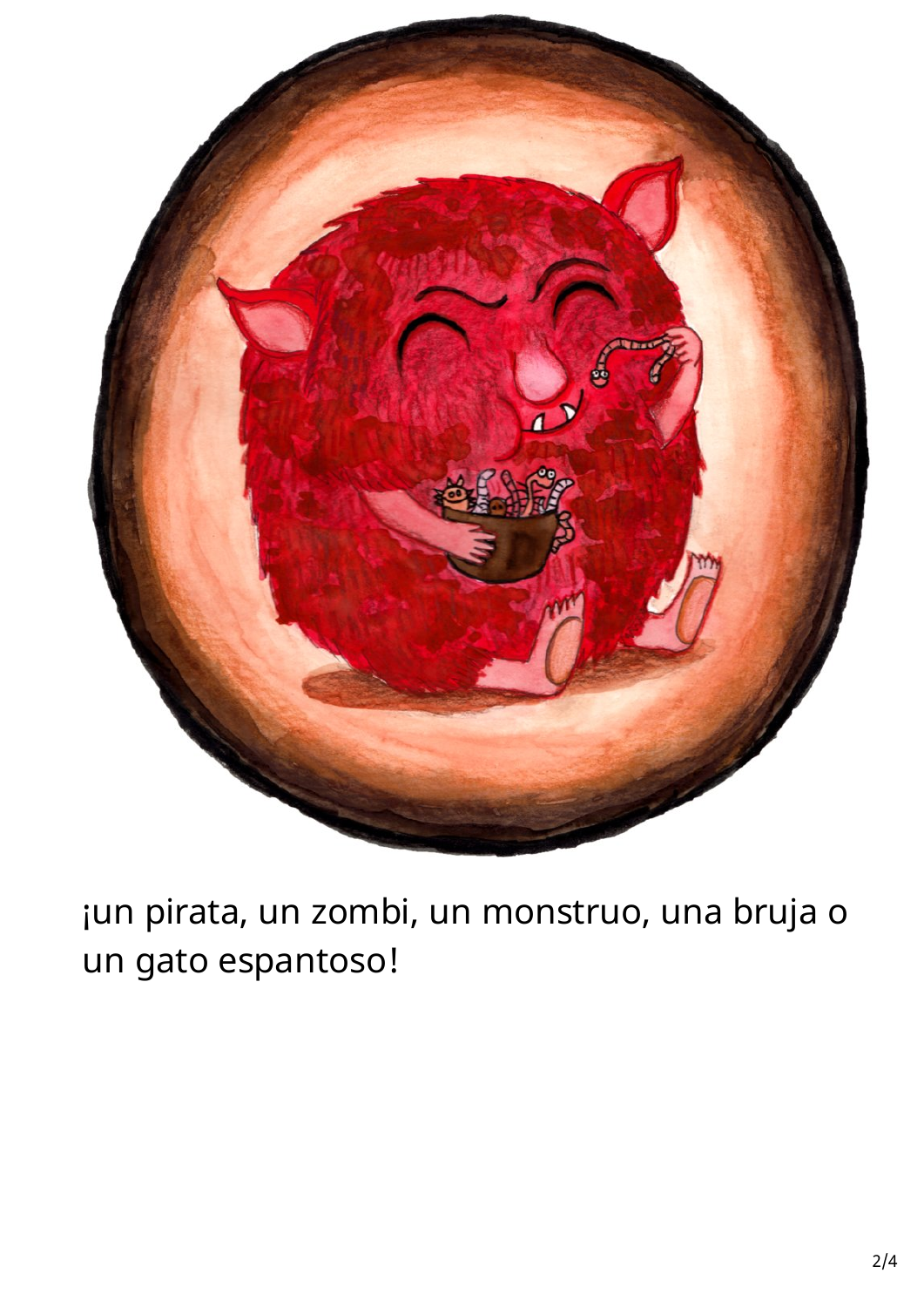

En Halloween está bien ser espantosos y malos. está bien ser asqueroso y loco.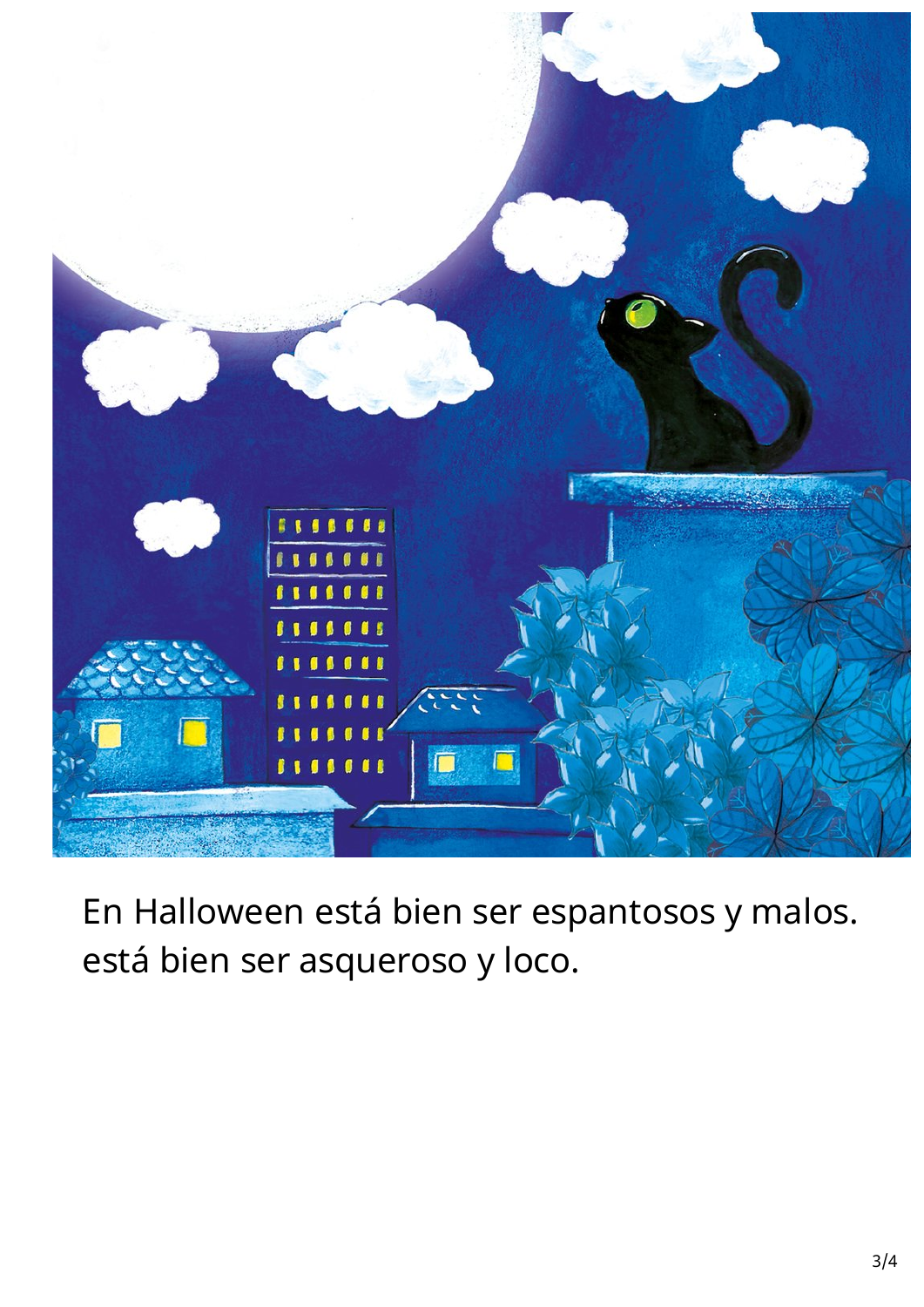

en este día Halloween es una oportunidad para explorar su lado travieso, antes de que debe ir y esconderse!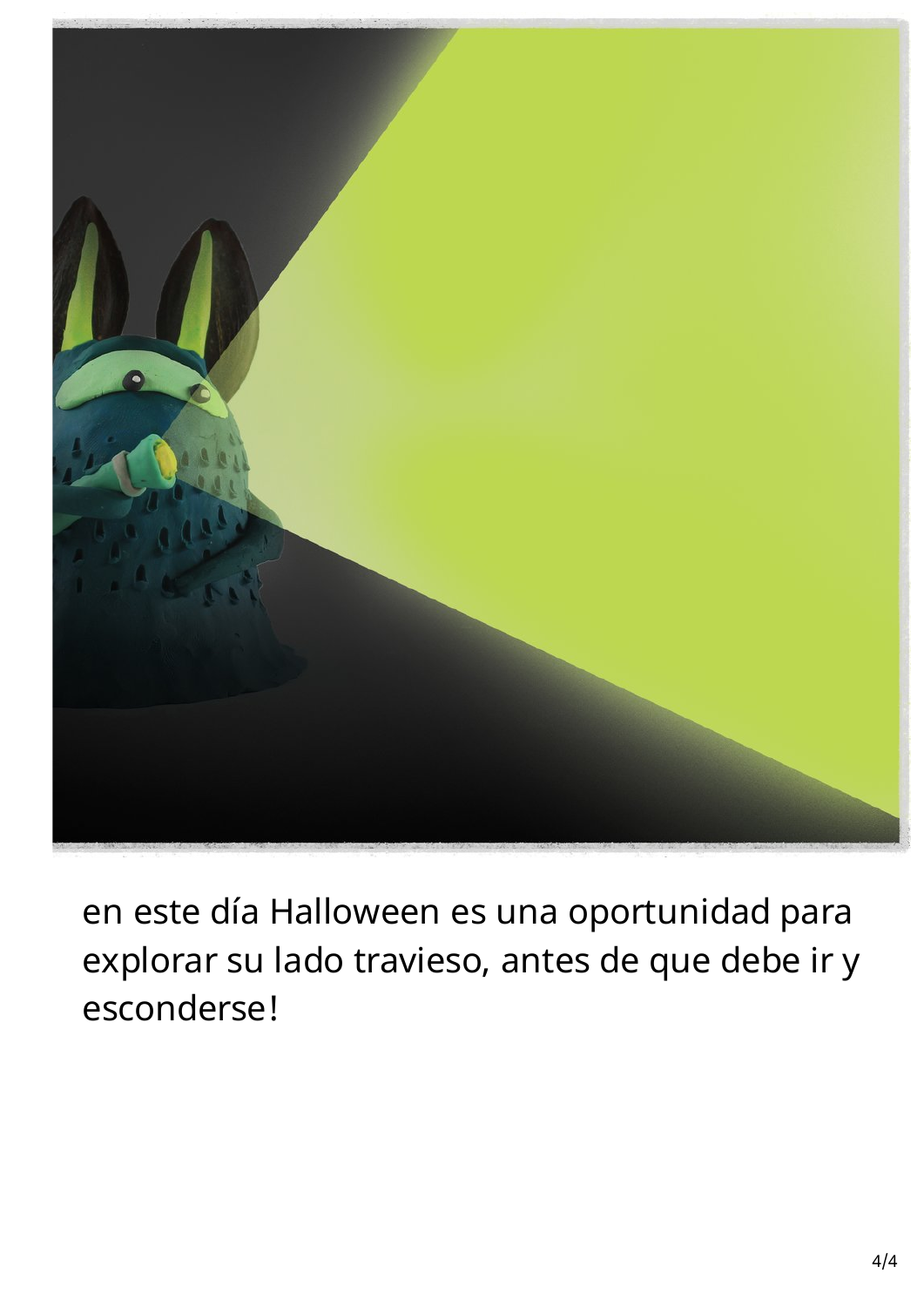

This book was made possible by Pratham Books' StoryWeaver platform. Content under Creative Commons licenses can be downloaded, translated and can even be used to create new stories provided you give appropriate credit, and indicate if changes were made. To know more about this, and the full terms of use and attribution, please visit the following [link.](https://storyweaver.org.in/terms_and_conditions)

## Story Attribution:

This story: Halloween is translated by <u>[BookSpring](https://storyweaver.org.in/users/171517-bookspring)</u> . The © for this translation lies with BookSpring, 2020. Some rights reserved. Released under CC<br>BY 4.0 license. Based on Original story: '<u>[halloween](https://storyweaver.org.in/stories/160532-halloween)</u>', by <u>pryanka sivak</u> BY 4.0 license.

## Images Attributions:

Cover page: <u>Ghost [wallpaper](https://storyweaver.org.in/illustrations/34736-ghost-wallpaper)</u>, by <u>Rody ([♡∀♡](https://storyweaver.org.in/users/185789-rody))</u> © Rody (♡∀♡), 2020. Some rights reserved. Released under CC BY 4.0 license. Page 2: <u>Monster</u> eating <u>bugs</u>, by <u>[Abhishikta](https://storyweaver.org.in/illustrations/22882-monster-eating-bugs) Dutta</u> © Abhishikta Dutta, 2020. Some rights reserved. Released under CC BY 4.0 license. Page 3: <u>Girl on terrace with</u> black cat looking at the full moon at night, by Priya [Kuriyan](https://storyweaver.org.in/users/57-priya-kuriyan) © Pratham Books, 2012. Some rights reserved. Released under CC BY 4.0 license. Page 4: [Creature](https://storyweaver.org.in/illustrations/20856-creature-using-a-torch-in-the-dark) using a torch in the dark, by Rucha [Dhayarkar](https://storyweaver.org.in/users/314-rucha-dhayarkar) © Pratham Books, 2018. Some rights reserved. Released under CC BY 4.0 license.

Disclaimer: [https://www.storyweaver.org.in/terms\\_and\\_conditions](https://storyweaver.org.in/terms_and_conditions)



Some rights reserved. This book is CC-BY-4.0 licensed. You can<br>copy, modify, distribute and perform the work, even for<br>commercial purposes, all without asking permission. For full<br>terms of use and attribution,<br>http://creat